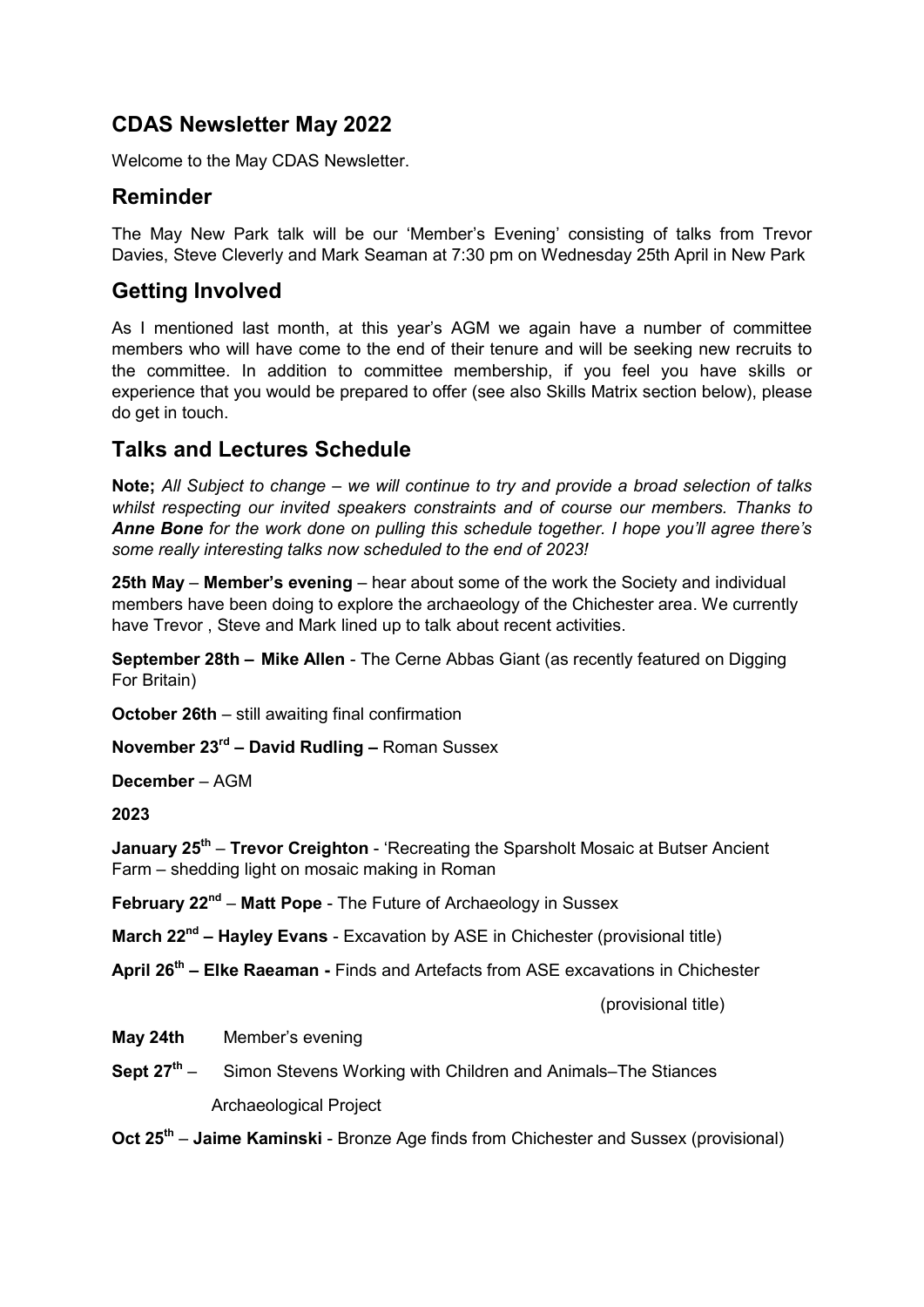**Nov 22nd** – **Jane Evans,** Finds Liaison Officer Sussex - Recording our Past – recent finds from the Portable Antiquities Scheme in Sussex (provisional)

**Dec** – date tbc AGM

All talks start at **7.30 pm** prompt. The bar will normally be open after the lecture for drinks (hot, soft or alcoholic). For the time being it remains a cash free bar, so, payment by card only.

**Finds Identification –** a new member has asked about bringing along some small finds for possible identification – I'm sure there'll be plenty of folk eager to express a view. This will be on an adhoc / informal basis for now. I'm not sure a full blown 'Finds Table' (for Detectorists fans) will be necessary, and I hope discussion will include reference to the FLO and PAS!

## **Activities**

Last few places available, please book your place in advance by emailing **Ros Cheetham** at [activities@cdas.info](mailto:activities@cdas.info)

#### **Bignor Roman Villa**

Date: Saturday 21st May

Start time: 10:30

Cost: Members £12, non-members £17

A guided tour of the Roman Villa, plus free time to explore the site. Tearoom available for refreshments.

#### **Coultershaw Big Open Day**

Coultershaw Heritage Site are planning another day on Sunday 19th June, 10:30 to 4:30. We previously had a stand at this event, it would be great to be involved again - **We are currently a little short of volunteers** for this event, if you can help out it would be greatly appreciated . Please contact Ros Cheetham at [activities@cdas.info](mailto:activities@cdas.info)

## **Fieldwork**

**Trevor Davies** has recently issued a call for volunteers for **Priory Park** which I hope you will have seen;

The Priory Park excavation is planned between **Tuesday 24th May and Tuesday 7th June 2022. Sunday 29th May and Friday 3rd June** will be rest days with no excavation activity but with stewards in attendance on the  $29<sup>th</sup>$  and if there are sufficient volunteers, Friday 3<sup>rd</sup> June as well.

This year we will be excavating north of the Guildhall. There will be two trenches, the larger one near the bowling green and the smaller one just to the north of the western end of the Guildhall. There are a number of restrictions relating to tree roots, the Jubilee celebrations and weddings that we need to work round.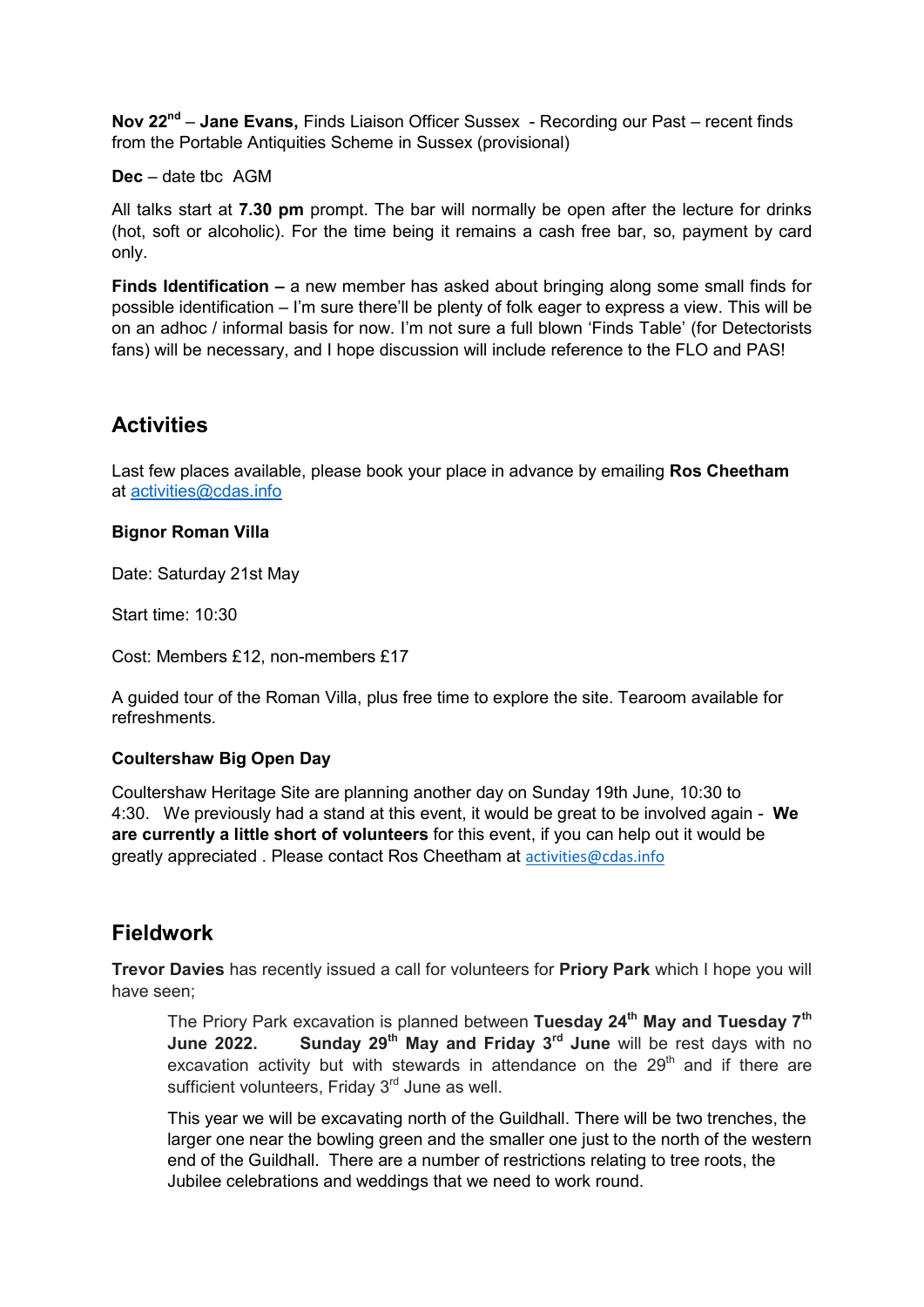We have had a good response to the request for volunteers and schedules have been issued.

Initial excavation of turf and topsoil will be by machine, provided by B+M. All the spoil heaps will be backfilled by B+M.

On **Saturday 4th June**, there will be a **Family Fun Day** in Priory Park run by Chichester City Council. The excavation will be one of the attractions.

This excavation will still be under Covid conditions. We currently plan the following regime which has been approved by the Chichester District Council Health and Safety Manager: We will change this protocol if the need arises.

- Only CDAS volunteers will be allowed inside the compound
- All CDAS volunteers inside the compound will have had been vaccinated and not show any symptoms. We ask that you confirm that you agree to these conditions when you volunteer.

The following is a summary of other activities currently being carried out under the governance of the Fieldwork Committee (thanks to Mike for the summary, it makes my life easier pulling this Newsletter together) ;

#### **Old Idsworth, Main/Church Field**

If we can obtain permission from the farmer/landowner there may be an excavation in the autumn, which would focus on a section across the ditch to the north of the church.

#### **Oyster Quay – Pook Lane**

A small team excavated 2 small trenches on 1st April, this exposed a hard chalky layer at a depth of about half a metre. The extent of this layer will be investigated later this month by auguring.

#### **Thorney - Condition Assessment**

Following the visit to Thorney in April a previously unknown gun emplacement has been identified. It will be added to the HER and included in the condition assessment programme.

#### **Thorney – South West Corner**

As part of the Condition Assessment visit a team undertook a walkover survey in the south western corner. One field has some interesting "lumps and bumps" ; this could be target for a res survey.

#### **Petworth North Lawn**

A return to Petworth with excavation of 3 shallow trenches; this to tie in with NT open day on 12th June. A call for Volunteers has been issued.

#### **Small Projects No. 1**

The first of our small projects was a geophysical survey at Forest side Rowlands Castle. The survey went well in terms of training. However, the Resistivity results were generally poor. In order check out our equipment we will redo a square at Priory Park during the excavation.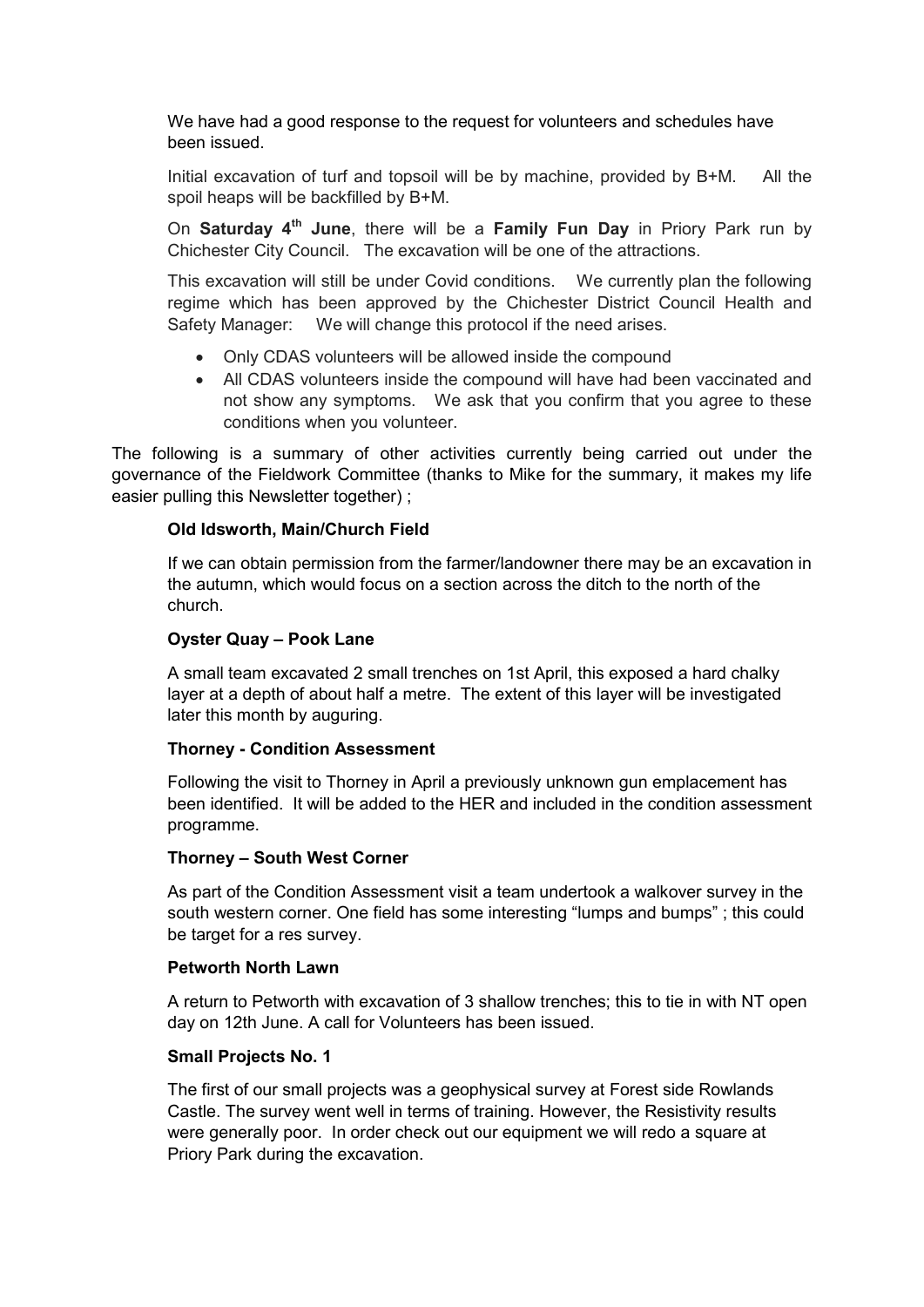#### **Notes on Small Projects**

*The Fieldwork Committee is keen to build-up a bigger skill base amongst CDAS members. They are proposing to run some small-scale projects with an emphasis on training; these will go through all the usual project stages. Given that such projects will make use of skilled members and equipment they will still need to be approved & scheduled by the FWC in the same way as other projects. These small projects will be just one or two days long and usually aimed at a single archaeological feature. The organisation requirements are intended to be lighter than the larger one to two weeks projects.* 

## **CDAS In the Community**

We have been asked by a local Primary School if we could go along and talk about what Archaeologists do and Romans in Chichester linked to our work at Priory Park. We are preparing a pack targeted at Key Stage 2 pupils and the activity is currently being planned for later in June. With a targeted pack, this could be the type of activity we could do more of if anyone is interested in getting involved in this activity please let me know, obviously experience of dealing with children aged 7-8 would be a great help !

### **Membership Update /Member Mojo**

Any issues please contact Brian at membership@cdas.info

### **Social Media**

We currently have a presence on Facebook, Instagram and Twitter to supplement our main CDAS Web page, if you haven't already, please engage in the chat and comments on these forums. It is as the name suggest, a more *social* way of interacting with other members and a good way of engaging new members and links to other local and national societies

**Simon Walton** has reported back to the General Committee his findings from the CDAS interaction survey. His final report should accompany this Newsletter..or will follow shortly after if I forget !

As part of Simon's work on Social Media and publicity he is collating a CDAS 'library' of images that can give a representative view of the work and activities we do. If you have any images from digs, walks or events that you believe would fit the bill , please let Simon know. Obviously images should be you own and you should consent to their use for CDAS purposes. Where possible appropriate credit will be given.

### **Magnetometer**

To support our proposed work on the Hill Top Project we need to replace our old Mag kit. The Fieldwork committee have agreed that Bartington best meets our requirements and financial support would be sought on the strength of the Hill Top project. This has been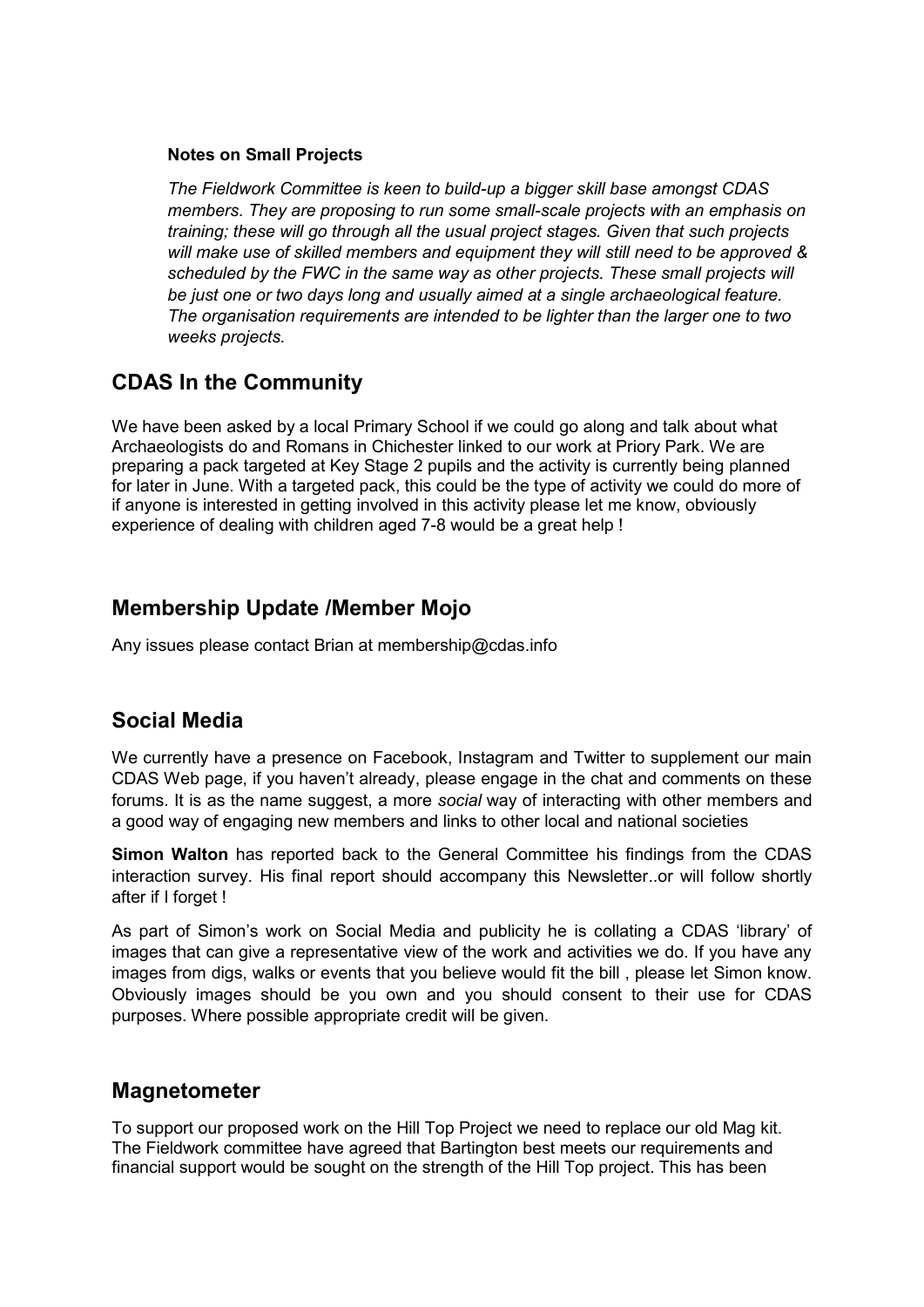approved by the General Committee. **Trevor Davies** has this month submitted an application via the **Heritage Lottery Fund**. Fingers crossed.

## **Discover Chichester on Foot – A new guided walk book**

Our new, revamped, glossy Walking guide to Chichester is now in stock and will be available to buy at the New Park Talk on Wednesday! They will also be sold at the Novium and available for us to sell direct at events. The books are priced at £3.00 (£2.50 to members) so the more we sell direct the better the return for us to fund CDAS activities.





If you would like a supply of books to sell either at an event or direct to friends and family, please let me know and we can make appropriate arrangements.

## **Skills Matrix / Skills Passport**

We have had further discussions on this as a concept at General Committee and this is starting to get some traction. The idea is that CDAS has its own version of the Archaeology Skills Passport utilized in the industry on a professional basis. This would serve 2 purposes ;

- i) it would be a way for members to track their skills level across a wide range of activities offered by the society, and identify activities that perhaps they were not aware of that they might want to learn or participate in on future digs /fieldwork
- ii) it would be a record of member's skills for the society to identify people with appropriate skills when scheduling the roles required in field activity. It might also surface skills that members have that we are unaware of that we could utilize within the society (of course only if members wish to offer such services)

As a start point and strictly \***on a voluntary basis**, we hope to have Skills Forms for people to complete at Priory Park , either in paper form or via a Word document /email. Brian Tomkinson, our current Membership secretary has volunteered to pull this information together, with my assistance.

The skills matrix itself will be a simple list of all the activities we undertake and you will be asked whether you consider yourself ; Novice, Intermediate or Expert in each area.

*\*to be clear this is a voluntary scheme that is intended to help both members and the society – it is not a report card ! Nor does it replace the BAJR Skills Passport, if members are*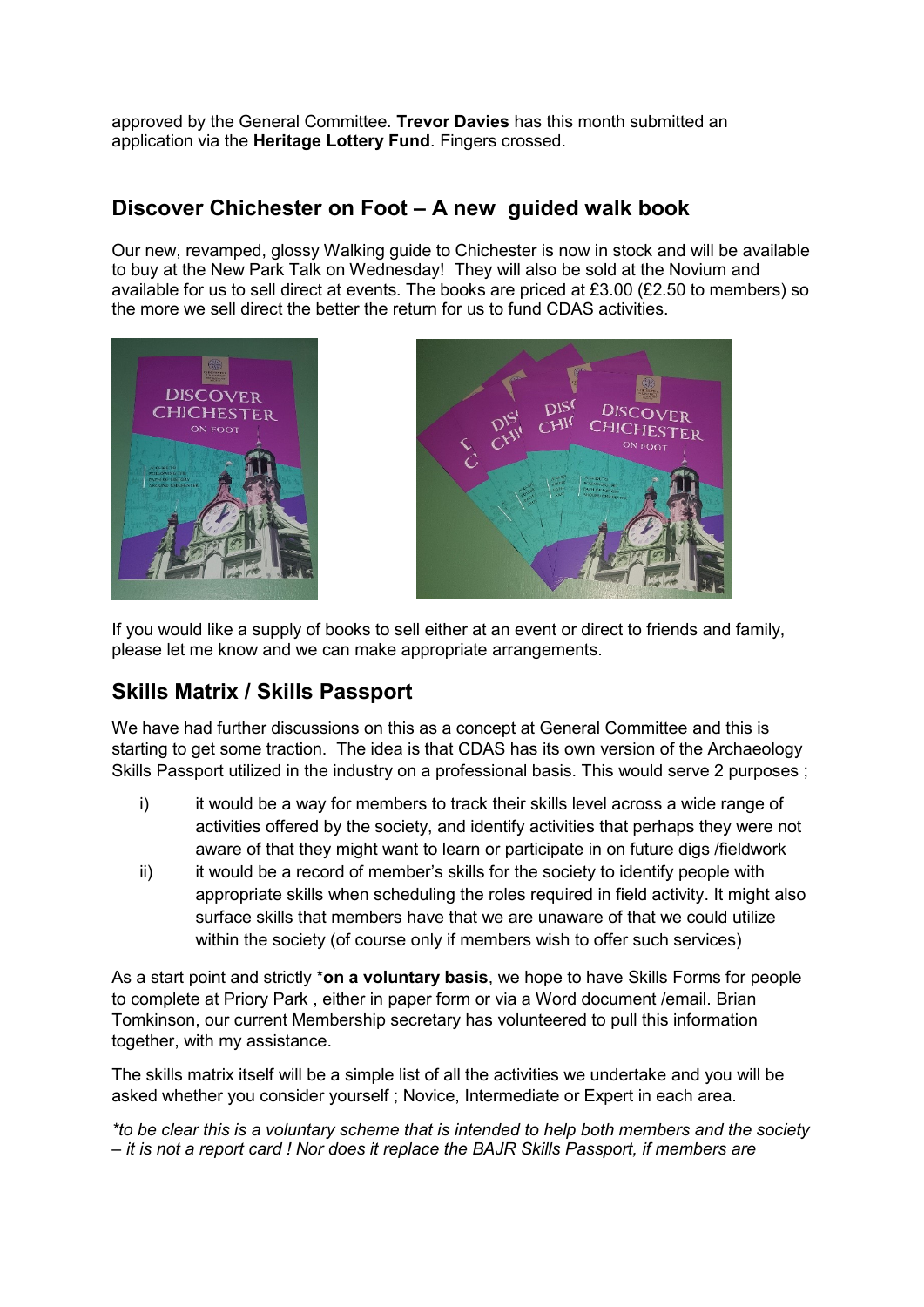*pursuing an academic or professional path in Archaeology you would still need to maintain and complete the industry passport.*

#### *There are no changes to the following items in the Newsletter but I've left them in in case you have not read before and as they remain pertinent*

## **Fieldwork Project Managers**

I am keen to maintain momentum on this item that Trevor raised last year. We have a concern that the effort of organizing Fieldwork projects falls on the shoulders of relatively few people. The need to be able to spread the load to other members might be made easier if we had documented processes, templates and a library of worked examples so as not to reinvent the wheel. This is something that I am pursuing with the General Committee to make it easier for people to assist in this area. If anyone is interested, please contact me.

## **Second-Hand Book Sale**

Thank you to those who have donated books and journals these are proving popular and are generating funds for the society. If you have any unwanted or duplicate books or journals please bring them along to New Park (let me know if you have a large collection as we may need to ensure we can crate and transport for future meetings if necessary, I could also arrange collection if necessary). If anyone wants to volunteer to assist Brian on the stall please let me know (or Brian at [membership@cdas.info\)](mailto:membership@cdas.info) or on the night.

## **Affiliations**

CDAS has affiliations with the following organisations. Where possible we share the news and activities put on by these groups including;

- CBASE monthly newsletter
- Sussex Archaeology: Sussex past & present and their Collections, when published
- Association of Roman Archaeology: ARA news
- Hampshire Field Club: Newsletter and Hampshire Studies

We (I) might sometimes miss forwarding these to members via email so if there is a particular communication you are aware of but haven't seen, please let me know and I'll check we've forwarded all that we've received.

# **Funding CDAS**

As per previous updates, some members of the committee have been experimenting with the use of "Easy Fundraising" as a method of generating funds for the Society. It works as follows:

- Go to: www[.Easyfundraising.](https://www.easyfundraising.org.uk/causes/cdasociety/?invite=CIS3R8&referral-campaign=c2s)org.uk
- The cause you wish to support is "Chichester and District Archaeology Society" which has already been registered.
- Create an account
- Download the donation reminder